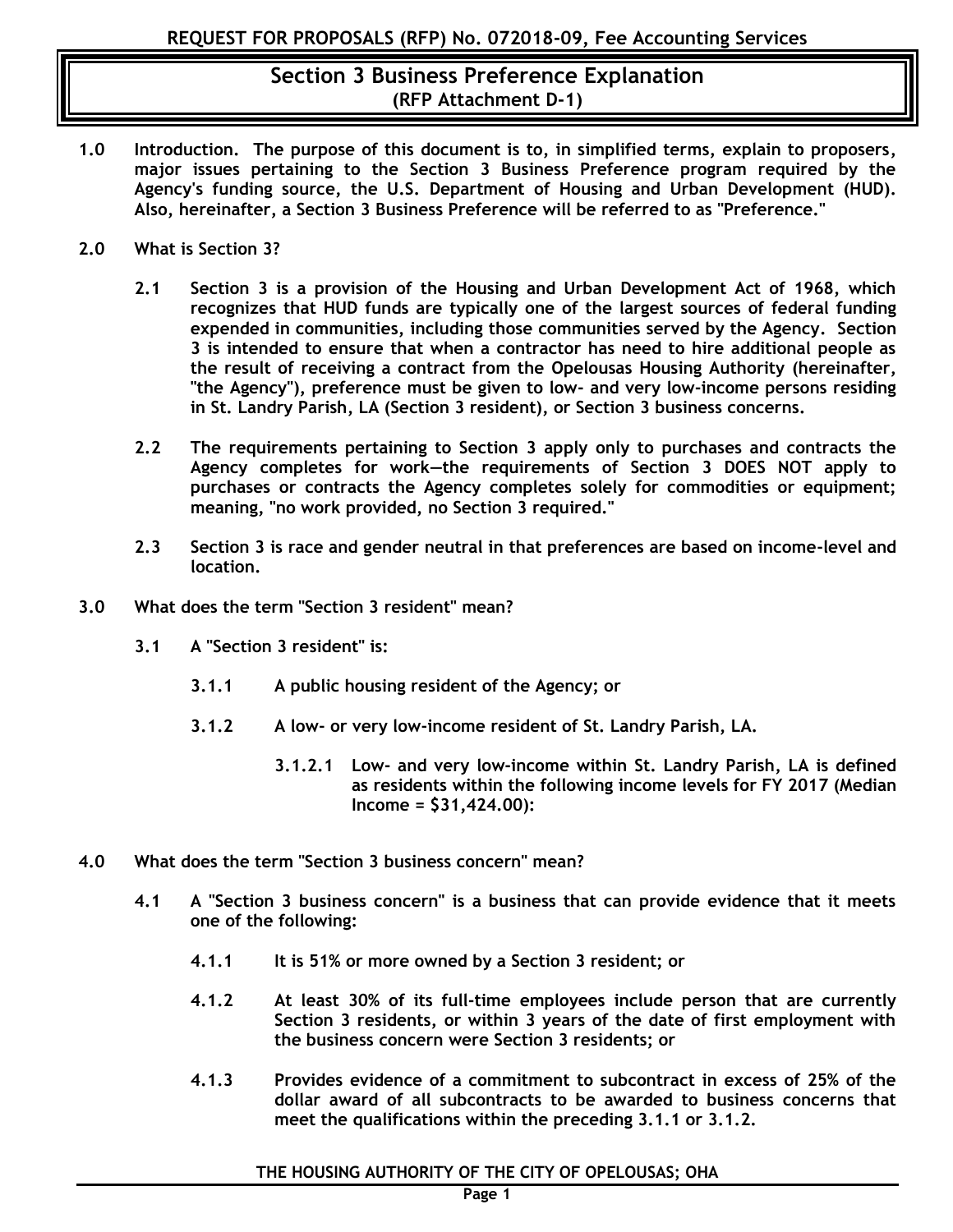- **5.0 Is participation in Section 3 optional?** 
	- **5.1 Except for purchases or contracts solely for commodities and equipment, as a part of the solicitation the Agency will offer all proposers and proposers the option of a Preference.**
	- **5.2 In response to a competitive solicitation (this Request for Proposals or RFP), proposers are not required to respond to the Agency with a claim of a Preference (meaning, such claim is optional and failure to respond with a claim of a Preference will not cause the proposer to be deemed non-responsive); however, if a proposer does claim a Preference, then the Agency will consider, investigate, and determine the validity of each such claim for a Preference.**
	- **5.3 Regardless of whether a proposer claims a Preference in response to a solicitation, the recipient of the award will be required to, "to the greatest extent feasible," implement the requirements of Section 3 during the ensuing awarded contract term.**
- **6.0 Must a contractor receiving an award from the Agency take part in the Section 3 program?**
	- **6.1 The short answer is "Yes," as detailed following, each contractor must, "to the greatest extend feasible," take part in the program.** 
		- **6.1.1 If the contractor wishes, he/she may claim a Preference during the competitive solicitation process (please see Attachment D, most specifically Section 2.0 thereon). Pertaining to this Request for Proposals competitive solicitation process, the Agency will give a Preference based upon the following: [Table No. 2]**

| <b>Max Point</b><br>Value | <b>Factor</b><br><b>Type</b> | <b>Factor Description</b>                                                                                                                                                                                                                                                                                                                        |
|---------------------------|------------------------------|--------------------------------------------------------------------------------------------------------------------------------------------------------------------------------------------------------------------------------------------------------------------------------------------------------------------------------------------------|
|                           | Objective                    | SECTION 3 BUSINESS PREFERENCE PARTICIPATION. (NOTE:<br>A maximum of 15 points awarded).                                                                                                                                                                                                                                                          |
| 15 points                 |                              | Priority I, Category 1a. Business concerns that are 51<br>percent or more owned by residents of the housing<br>development or developments for which the Section 3-<br>covered assistance is expended.                                                                                                                                           |
| 13 points                 |                              | Priority II, Category 1b. Business concerns whose<br>workforce includes 30 percent of residents of the housing<br>development for which the Section 3-covered assistance is<br>expended, or within three (3) years of the date of first<br>employment with the business concern, were residents of<br>the Section 3-covered housing development. |
| 11 points                 |                              | Priority III, Category 2a. Business concerns that are 51<br>percent or more owned by residents of any other housing<br>development or developments.                                                                                                                                                                                              |
| 9 points                  |                              | Priority IV, Category 2b. Business concerns<br>whose                                                                                                                                                                                                                                                                                             |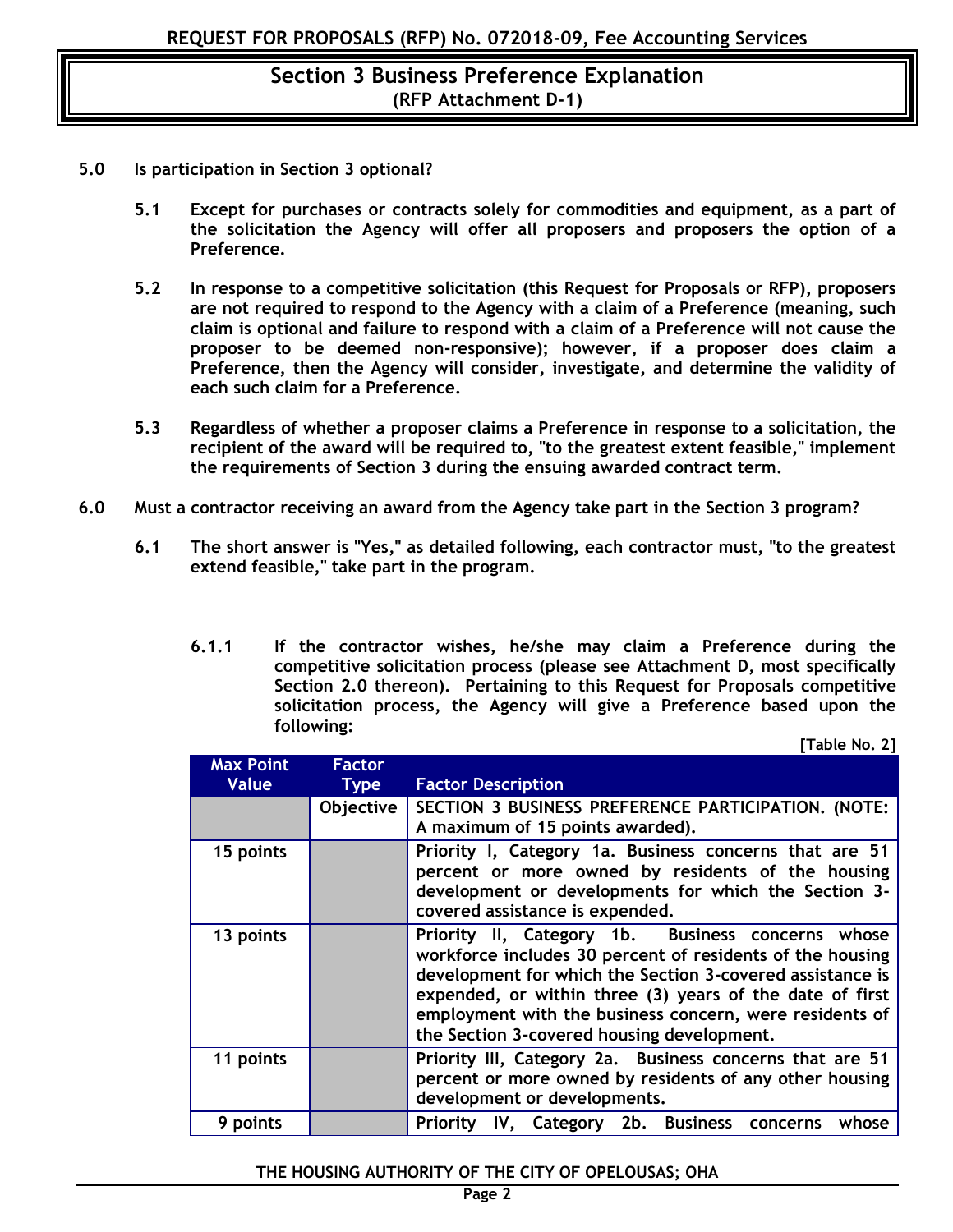|           | workforce includes 30 percent of residents of any other<br>public housing development or developments, or within<br>three (3) years of the date of first employment with the<br>business concern, were "Section 3" residents of any other<br>public housing development.                                                                                                                                        |
|-----------|-----------------------------------------------------------------------------------------------------------------------------------------------------------------------------------------------------------------------------------------------------------------------------------------------------------------------------------------------------------------------------------------------------------------|
| 7 points  | Priority V, Category 3. Business concerns participating in<br>HUD Youth-build programs being carried out in the<br>metropolitan area in which the Section 3-covered<br>assistance is expended.                                                                                                                                                                                                                  |
| 5 points  | Priority VI, Category 4a. Business concerns that are 51<br>percent or more owned by Section 3 residents in the<br>metropolitan area, or whose permanent, full-time<br>workforce includes no less than 30 percent of Section 3<br>residents in the metropolitan area, or within three (3)<br>years of the date of employment with the business<br>concern, were Section 3 residents in the metropolitan<br>area. |
| 3 points  | Priority VII, Category 4b. Business concerns that<br>subcontract in excess of 25 percent of the total amount of<br>subcontracts to Section 3 business concerns.                                                                                                                                                                                                                                                 |
|           |                                                                                                                                                                                                                                                                                                                                                                                                                 |
| 15 points | Maximum Available Preference Points (Additional)                                                                                                                                                                                                                                                                                                                                                                |

- **6.1.2 It is possible that a contractor may demonstrate, to the Agency's satisfaction that he/she has made a good faith and reasonable effort to comply with the requirements of Section 3, but it is not feasible to implement any portion of the Section 3 program. Such failure must be fully documented by the contractor and approved by the Agency or that contractor may be deemed not responsible by the Agency and the contract may be, at the Agency's discretion, not awarded or terminated.**
- **7.0 Be aware that, as detailed within** §**135.38, the following Section 3 Clause will be a part of every applicable contract the Agency executes, and when a contractor executes the contract he/she is thereby agreeing to comply with the following:**

### *SECTION 3 CLAUSE*

**7.1 The work to be performed under this contract is project assisted under a program providing direct Federal financial assistance from the Department of Housing and Urban Development and is subject to the requirements of Section 3 of the Housing and Urban Development Act of 1968, as amended, 12 U. S. C. 170lu. Section 3 requires that to the greatest extent feasible, opportunities for training and employment be given to lower income residents of the area of the Section 3 covered project and contracts for work in connection with the project be awarded to business concerns which are located in, or owned in substantial part by persons residing in the area of the Section 3 covered project.**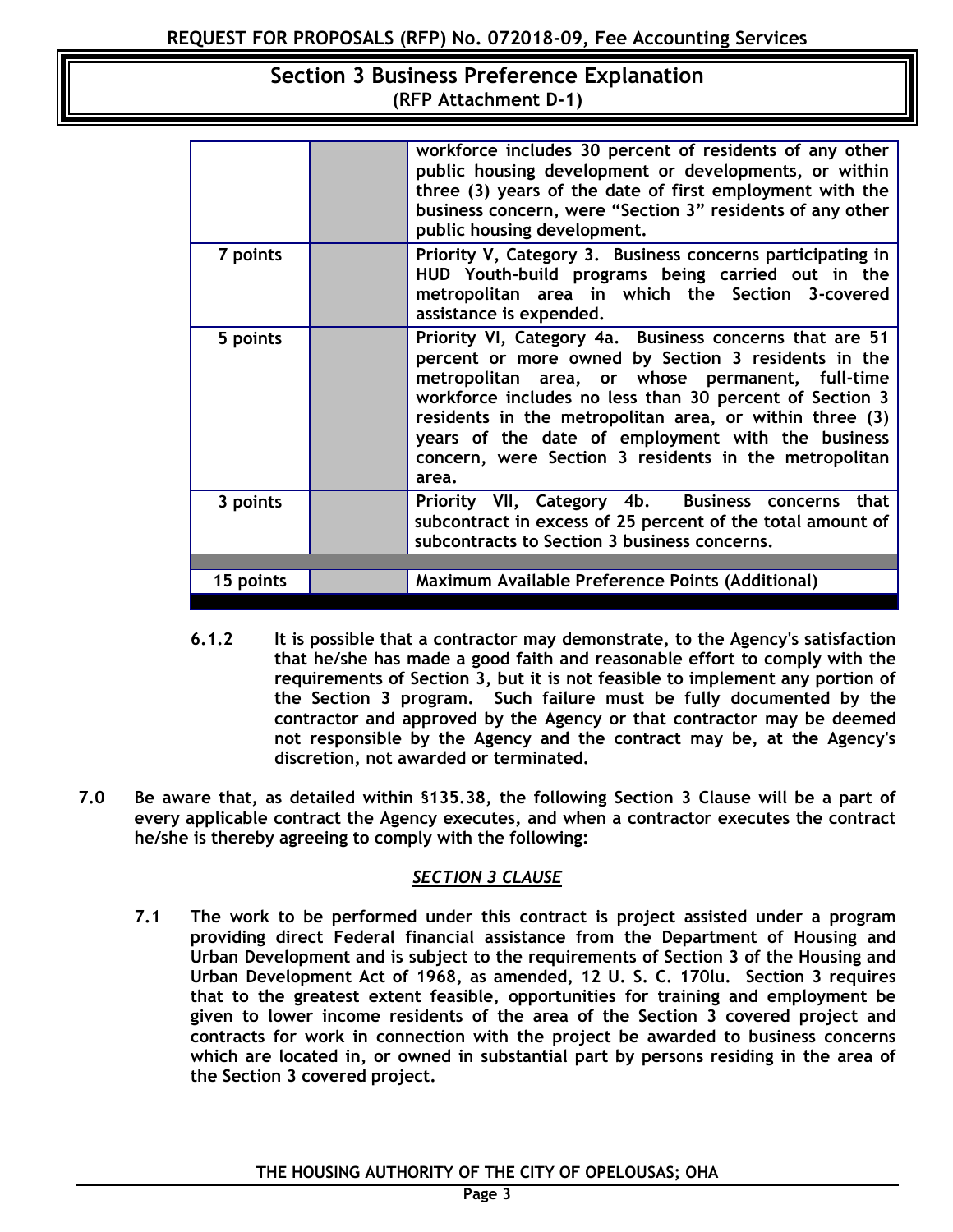- **7.2 The parties to this contract will comply with the provisions of said Section 3 and the regulations issued pursuant thereto by the Secretary of Housing and Urban Development set forth in 24 CFR, Part 135, and all applicable rules and orders of the Department issued thereunder prior to the execution of this contract. The parties to this contract certify and agree that they are under no contractual or other disability, which would prevent them from complying with these requirements.**
- **7.3 The contractor will send to each labor organization or representative of workers with which s/he has a collective bargaining agreement or other contract or understanding, if any, a notice advising the said labor organization or workers' representative of its commitments under this Section 3 clause and shall post copies of the notice in conspicuous places available to employees and applicants for employment or training.**
- **7.4 The contractor will include this Section 3 clause in every subcontract for work in connection with the project and will, at the direction of the applicant for or recipient of Federal financial assistance, take appropriate action pursuant to the subcontract upon a finding that the subcontractor is in violation of regulations issued by the Secretary of Housing and Urban Development, 24 CFR, Part 135, the contractor will not subcontract with any subcontractor where it has notice or knowledge that the latter has been found in violation of regulations under 24 CFR, Part 135 and will not let any subcontract unless the subcontractor has first provided it with a preliminary statement of ability to comply with the requirements of this regulation.**
- **7.5 Compliance with the provisions of Section 3, the regulations set forth in 24 CFR, Part 135, and all applicable rules and orders of the Department issued thereunder prior to the execution of the contract, shall be a condition of the Federal financial assistance provided to the project, binding upon the applicant or recipient, its contractors and subcontractors, its successors and assigns to those sanctions specified by the grant or loan agreement or contract through which Federal assistance is provided and to such sanctions as are specified by 24 CFR, Part 135.**
- **7.6 Noncompliance with HUD's regulations in 24 CFR part 135 may result in sanctions, termination of this contract for default, and debarment or suspension from future HUD assisted contracts.**
- **7.7 With respect to work performed in connection with Section 3 covered Indian housing assistance, Section 7(b) of the Indian Self-Determination and Education Assistance Action (25 U.S.C. 450e) also applies to the work to be performed under this contract. Section 7(b) requires that to the greatest extent feasible (I) preference and opportunities for training and employment shall be given to Indians, and (ii) preference in the award of contracts and subcontracts shall be given to Indian organizations and Indian-owned Economic Enterprises. Parties to this contract that are subject to the provisions of Section 3 and Section 7(b) agree to comply with section 3 to the maximum extent feasible, but not in derogation of compliance with section 7(b).**
- **8.0 As detailed within 24 CFR §135, Appendix I,** *Examples of Efforts to Offer Training and Employment Opportunities to Section 3 Residents***, as a part of the contract award process, to satisfy the requirements of Section 3 the successful proposer or Contractor will be able to**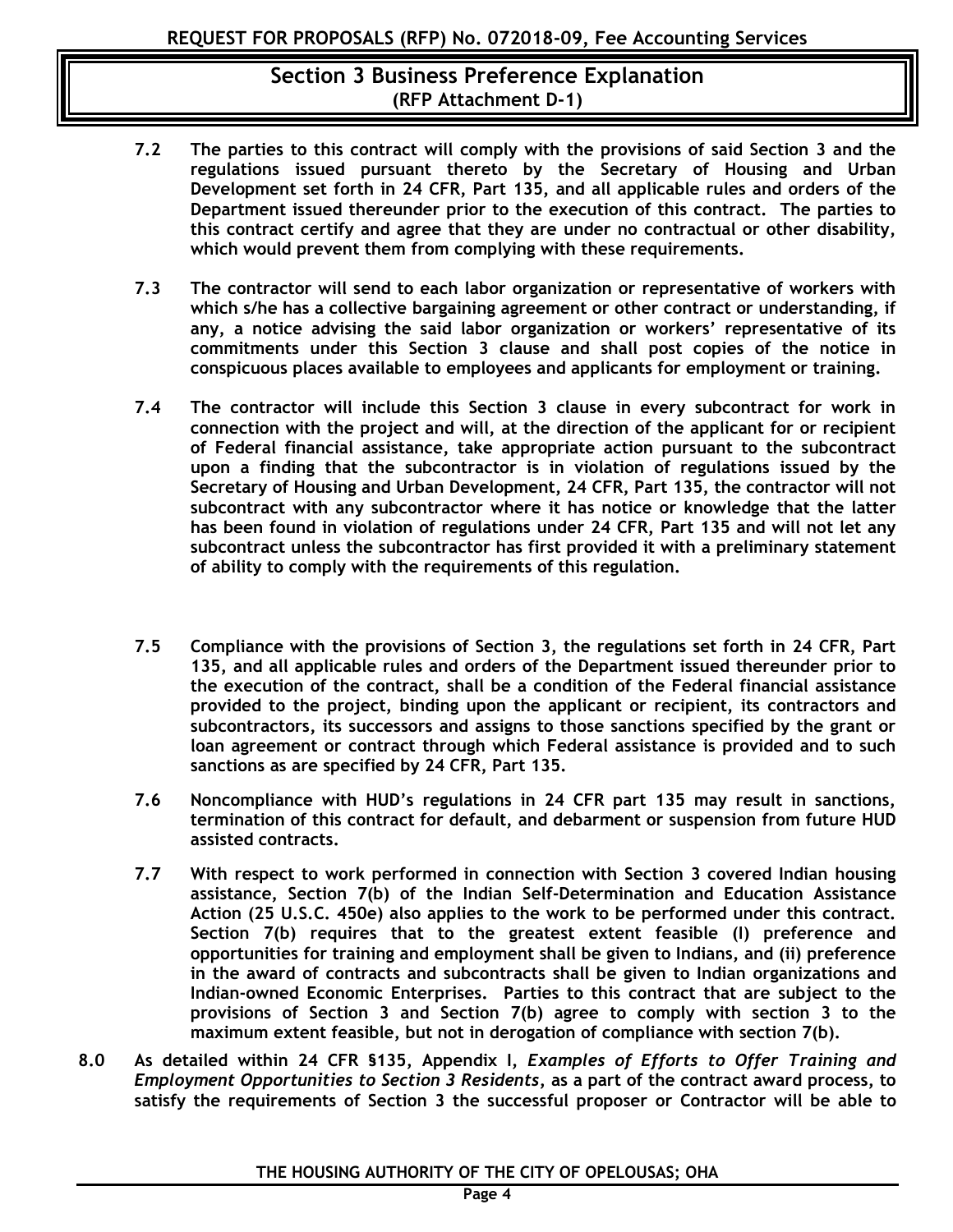**denote the "efforts" his/her firm will formally commit to implement if he/she is awarded a contract:**

- **8.1 Entering into "first source" hiring agreements with organizations representing Section 3 residents.**
- **8.2 Sponsoring a HUD-certified "Step-Up" employment and training program for section 3 residents.**
- **8.3 Establishing training programs, which are consistent with the requirements of the Department of Labor, for public and Indian housing residents and other section 3 residents in the building trades.**
- **8.4 Advertising the training and employment positions by distributing flyers (which identify the positions to be filled, the qualifications required, and where to obtain additional information about the application process) to every occupied dwelling unit in the housing development or developments where category 1 or category 2 persons (as these terms are defined in §135.34) reside.**
- **8.5 Advertising the training and employment positions by posting flyers (which identify the positions to be filled, the qualifications required, and where to obtain additional information about the application process) in the common areas or other prominent areas of the housing development or developments. For the Agency, post such advertising in the housing development or developments where category 1 or category 2 persons reside; for all other recipients, post such advertising in the housing development or developments and transitional housing in the neighborhood or service area of the section 3 covered project.**
- **8.6 Contacting resident councils, resident management corporations, or other resident organizations, where they exist, in the housing development or developments where category 1 or category 2 persons reside, and community organizations in HUD-assisted neighborhoods, to request the assistance of these organizations in notifying residents of the training and employment positions to be filled.**
- **8.7 Sponsoring (scheduling, advertising, financing or providing in-kind services) a job informational meeting to be conducted by an Agency or contractor representative or representatives at a location in the housing development or developments where category 1 or category 2 persons reside or in the neighborhood or service area of the section 3 covered project.**
- **8.8 Arranging assistance in conducting job interviews and completing job applications for residents of the housing development or developments where category 1 or category 2 persons reside and in the neighborhood or service area in which a section 3 project is located.**
- **8.9 Arranging for a location in the housing development or developments where category 1 persons reside, or the neighborhood or service area of the project, where job applications may be delivered to and collected by a recipient or contractor representative or representatives.**
- **8.10 Conducting job interviews at the housing development or developments where category 1 or category 2 persons reside, or at a location within the neighborhood or service area of the section 3 covered project.**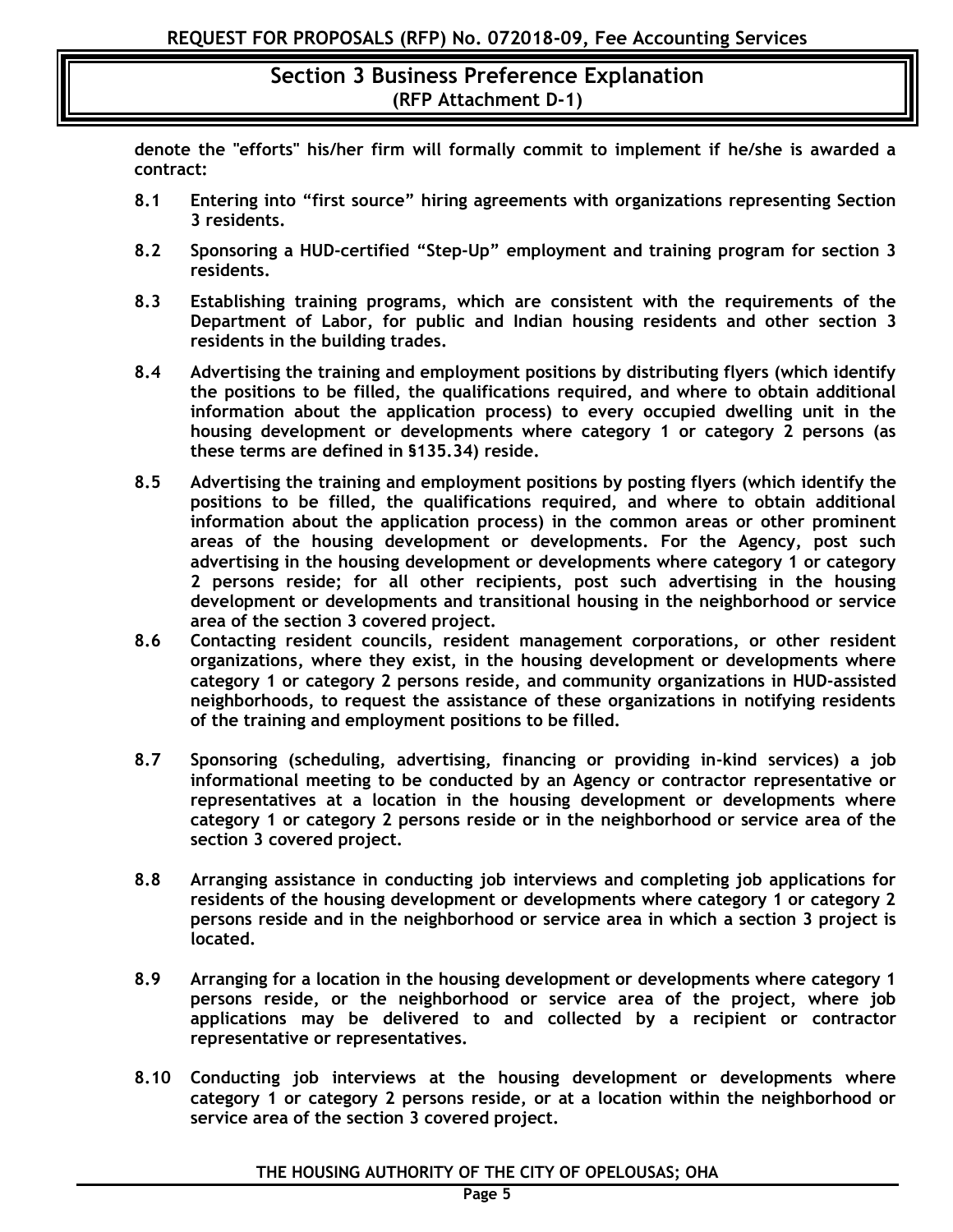- **8.11 Contacting agencies administering HUD Youthbuild programs, and requesting their assistance in recruiting HUD Youthbuild program participants for the Agency's or contractor's training and employment positions.**
- **8.12 Consulting with State and local agencies administering training programs funded through JTPA or JOBS, probation and parole agencies, unemployment compensation programs, community organizations and other officials or organizations to assist with recruiting Section 3 residents for the Agency's or contractor's training and employment positions.**
- **8.13 Advertising the jobs to be filled through the local media, such as community television networks, newspapers of general circulation, and radio advertising.**
- **8.14 Employing a job coordinator, or contracting with a business concern that is licensed in the field of job placement (preferably one of the section 3 business concerns identified in part 135), that will undertake, on behalf of the Agency, other recipient or contractor, the efforts to match eligible and qualified section 3 residents with the training and employment positions that the Agency or contractor intends to fill.**
- **8.15 For the Agency, employing section 3 residents directly on either a permanent or a temporary basis to perform work generated by section 3 assistance. (This type of employment is referred to as "force account labor" in HUD's Indian housing regulations. See 24 CFR §905.102, and §905.201(a)(6).)**
- **8.16 Where there are more qualified section 3 residents than there are positions to be filled, maintaining a file of eligible qualified section 3 residents for future employment positions.**
- **8.17 Undertaking job counseling, education, and related programs in association with local educational institutions.**
- **8.18 Undertaking such continued job training efforts as may be necessary to ensure the continued employment of section 3 residents previously hired for employment opportunities.**
- **8.19 After selection of proposers but prior to execution of contracts, incorporating into the contract a negotiated provision for a specific number of public housing or other section 3 residents to be trained or employed on the section 3 covered assistance.**
- **8.20 Coordinating plans and implementation of economic development (e.g., job training and preparation, business development assistance for residents) with the planning for housing and community development.**
- **9.0 As detailed within 24 CFR §135, Appendix II,** *Examples of Efforts to Award Contracts to Section 3 Business Concerns,* **as a part of the contract award process, to satisfy the requirements of Section 3 the successful proposer or Contractor will be able to denote the "efforts" his/her firm will formally commit to implement if he/she is awarded a contract:**
	- **9.1 Utilizing procurement procedures for section 3 business concerns similar to those provided in 24 CFR part 905 for business concerns owned by Native Americans (see section III of this Appendix).**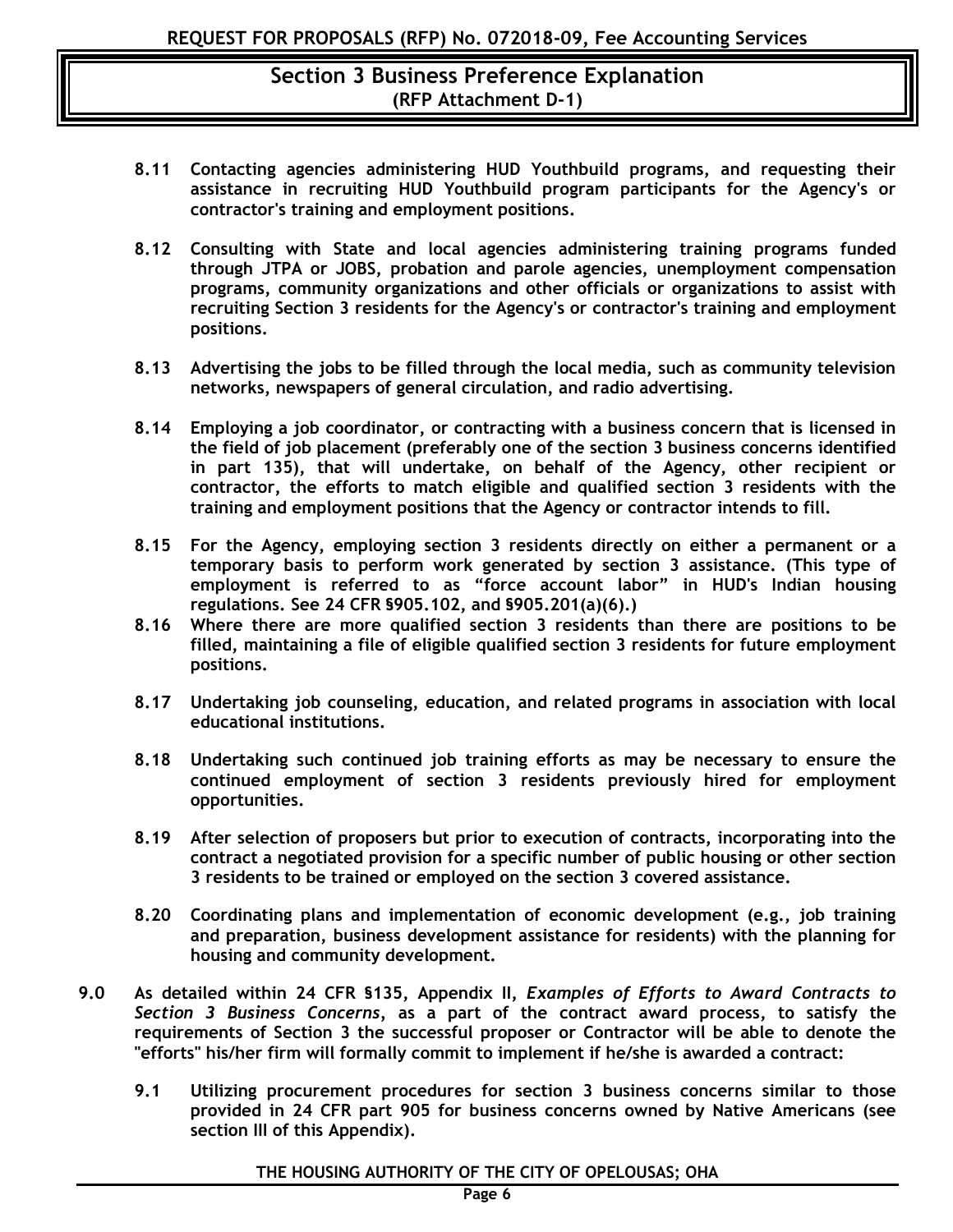- **9.2 In determining the responsibility of potential contractors, consider their record of section 3 compliance as evidenced by past actions and their current plans for the pending contract.**
- **9.3 Contacting business assistance agencies, minority contractor's associations and community organizations to inform them of contracting opportunities and requesting their assistance in identifying section 3 businesses which may solicit bids or proposals for contracts for work in connection with section 3 covered assistance.**
- **9.4 Advertising contracting opportunities by posting notices, which provide general information about the work to be contracted and where to obtain additional information, in the common areas or other prominent areas of the housing development or developments owned and managed by the Agency.**
- **9.5 For the Agency, contacting resident councils, resident management corporations, or other resident organizations, where they exist, and requesting their assistance in identifying category 1 and category 2 business concerns.**
- **9.6 Providing written notice to all known section 3 business concerns of the contracting opportunities. This notice should be in sufficient time to allow the section 3 business concerns to respond to the proposal invitations or request for proposals.**
- **9.7 Following up with section 3 business concerns that have expressed interest in the contracting opportunities by contacting them to provide additional information on the contracting opportunities.**
- **9.8 Coordinating pre-proposal meetings at which section 3 business concerns could be informed of upcoming contracting and subcontracting opportunities.**
- **9.9 Carrying out workshops on contracting procedures and specific contract opportunities in a timely manner so that section 3 business concerns can take advantage of upcoming contracting opportunities, with such information being made available in languages other than English where appropriate.**
- **9.10 Advising section 3 business concerns as to where they may seek assistance to overcome limitations such as inability to obtain bonding, lines of credit, financing, or insurance.**
- **9.11 Arranging solicitations, times for the presentation of bids, quantities, specifications, and delivery schedules in ways to facilitate the participation of section 3 business concerns.**
- **9.12 Where appropriate, breaking out contract work items into economically feasible units to facilitate participation by section 3 business concerns.**
- **9.13 Contacting agencies administering HUD Youthbuild programs, and notifying these agencies of the contracting opportunities.**
- **9.14 Advertising the contracting opportunities through trade association papers and newsletters, and through the local media, such as community television networks, newspapers of general circulation, and radio advertising.**